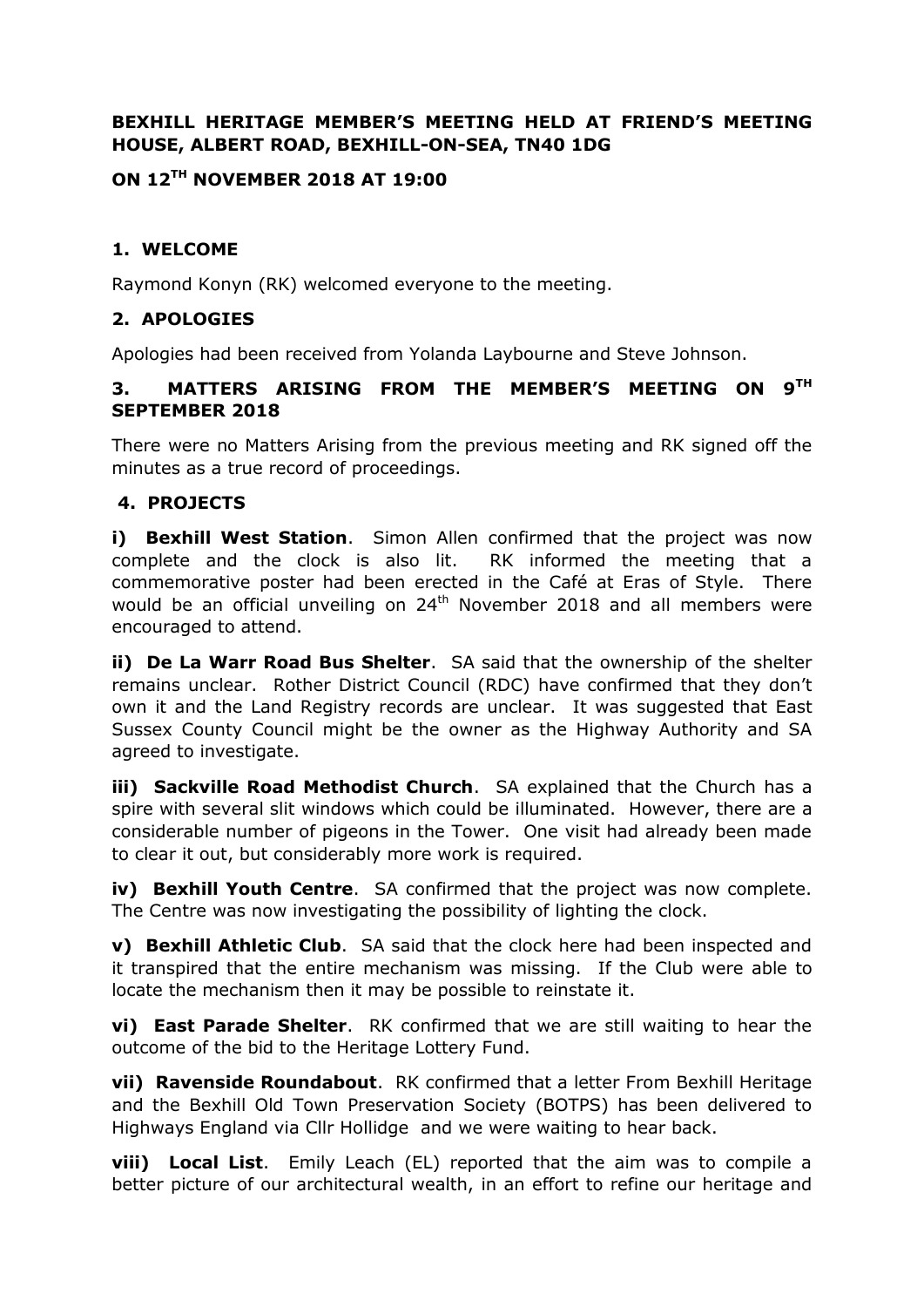conservation efforts. Practical advice was forthcoming from the Historic Environment Record. EL said that she was aware that members were keen to help with this work and she asked them to come forward so a team could be established.

**ix) Pages Gap Project**. Keith Rhodes confirmed that the slope to the beach had been undertaken by the military to enable disabled people to access the beach. An mechanical pully system was meant to have been installed but this never happened. Useful information about its construction was coming in via Facebook pages. The original brass plaque had been removed by RDC as the wording is problematic. A priced proposal to repaint the railings and install a replacement plaque was required.

**x) Broadoak Stores**. RK reported that RDC have undertaken an audit of Broadoak Stores which we are awaiting sight of. This may well unearth some hidden treasures.

**xi) Bexhill 100 Motoring Club**. RK told the meeting that Bexhill 100 had very generously made a £2,000 donation to Bexhill Heritage. This was a considerable amount of money for this organisation and will require careful handling. It was agreed to hold the funds in reserve awaiting the right project and could be especially useful for any match funding projects.

# **5. PLANNING UPDATES**

**i) Local Plan**. David Beales (DB) told the meeting that the RDC Local Plan was now out for consultation, with a view to an Inspector from the Government's Planning Inspectorate holding a hearing next year. This Plan will decide where any new development will take place.

**ii) Spindlewood**. DB confirmed that there is a report on the RDC website about future proposals, which will also be included in the Local Plan.

**iii) Cemetery Lodge.** DB said that Bexhill Heritage were very keen to see this protected and supported the development of affordable housing on this site. An architect's sketch had been undertaken showing that it is possible to extend the building sensitively. There were concerns in the meeting that the avenue of trees, the original gates and the granite carriage wheel protectors could be at risk. DB confirmed that the gates and the wheel protectors were in the scheme, but many of the trees remain at risk due to their condition.

## **6. BEXHILL HERITAGE FAVOURITE BUILDING OR PUBLIC OPEN SPACE COMPETITION**

RK said the Committee were delighted with the level of involvement in the Junior section of the competition. The standard had been extremely high and he was grateful to all those who had shown their commitment to this project. The three winners all from St Richards school will be presented with their certificates shortly, and the winning entries will be posted on the BH website. The Adult section was rather less keenly contested and the single entry became the inevitable winner.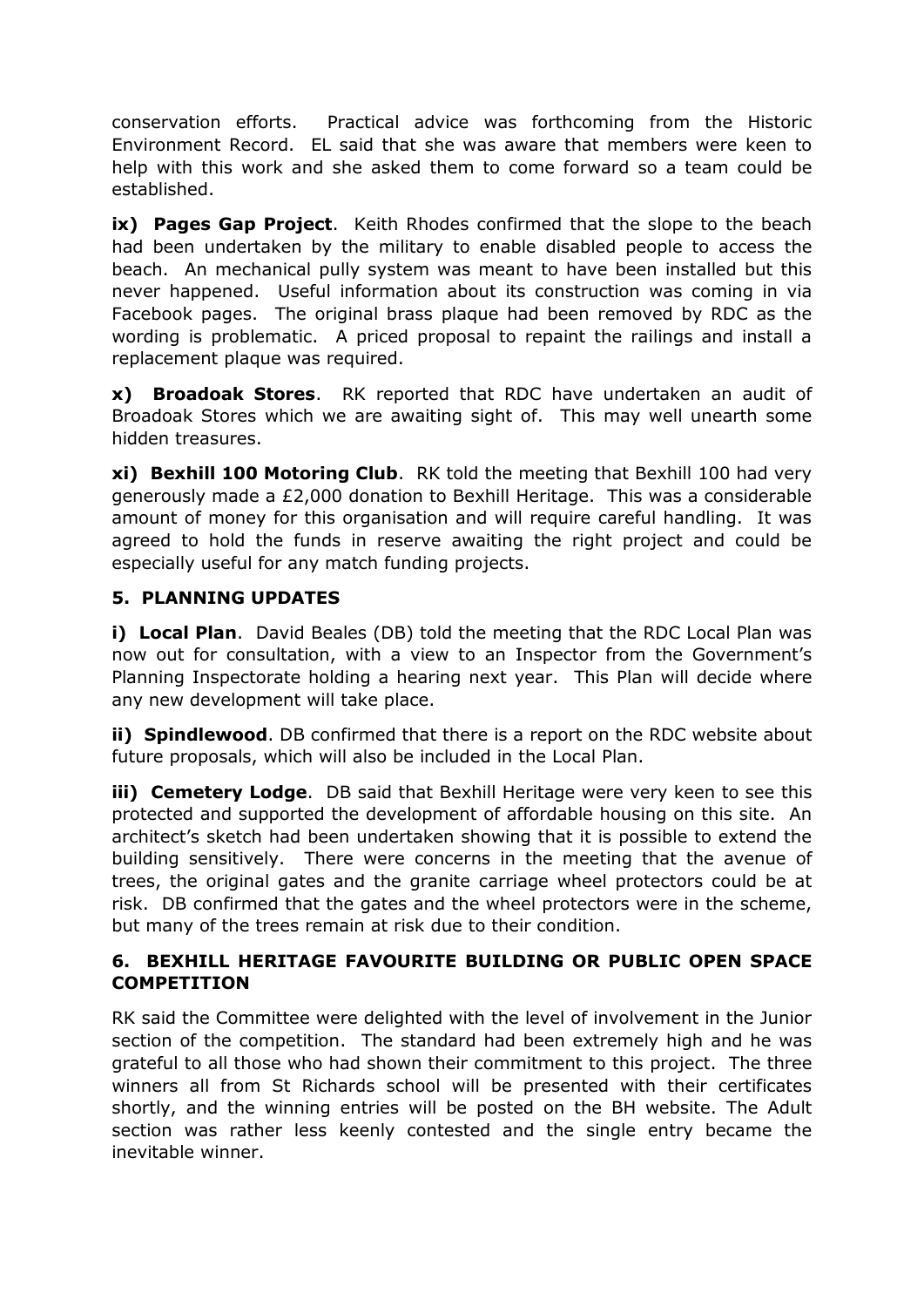# **7. MEMBER'S MEETING**

RK explained that Member's Meetings in 2019 would be on different days of the week to enable those members with other commitments to attend at least some of the meetings.

# **8. BEXHILL HERITAGE COFFEE MORNINGS**

RK confirmed that there would be quarterly Bexhill Heritage coffee mornings commencing January. These would provide opportunities for members to socialise and for mini-talks and social activities, such as raffles, to take place. Any additional refreshment team volunteers would be welcome.

## **9. HERITAGE WALKS AND TALKS DAY – 21ST SEPTEMBER 2019**

A joint Bexhill Heritage and BOTPS Heritage Walks and Talks day is being planned. The event will be ticketed and include lunch at Manor Barn. The day would include guided walks and tours around Bexhill by some highly knowledgeable speakers. A date for the diary  $-21^{st}$  September 2019

### **10. DEPUTY FIRE MARSHALS**

RK reported that Mike French had agreed to be Fire Marshall for our meetings and he was seeking a deputy to help in the event of an incident. RK invited people to volunteer to Mike.

### **11. QUIZ AND BUFFETT**

RK reminded the meeting that a fun evening is being planned for Monday  $19<sup>th</sup>$ November. Questions in the Quiz will focus on Bexhill's rich and often bizarre heritage. Bexhill Heritage will help pair up people into teams to make the requisite 4 to 6 people.

### **12. MEMBERSHIP**

RK reported that Bexhill Heritage membership had now passed the 200 milestone and he encouraged those in the audience who were not members to sign up.

### **13. QUESTION AND ANSWER SESSION**

**i) Assets Register**. Powers were available under Local Government legislation which could be used to identify assets of community value. These powers would be useful in the compilation of the Local List and could have been invoked in the dialogue on the future of assets such as the Bexhill Playhouse Cinema.

**ii) East Parade Shelters**. The meeting wondered if there was a Plan B available should the bid to the Heritage Lottery Fund be refused. RK explained that RDC had committed to minor restoration and general maintenance whilst awaiting another funding opportunity to come along.

### **14. BEXHILL – OSM – ALEXIS MARKWICK**

A presentation followed from Alexis Markwick (AM), one of Bexhill Heritage's Trustees and Committee Member. AM explained that he had created an open,